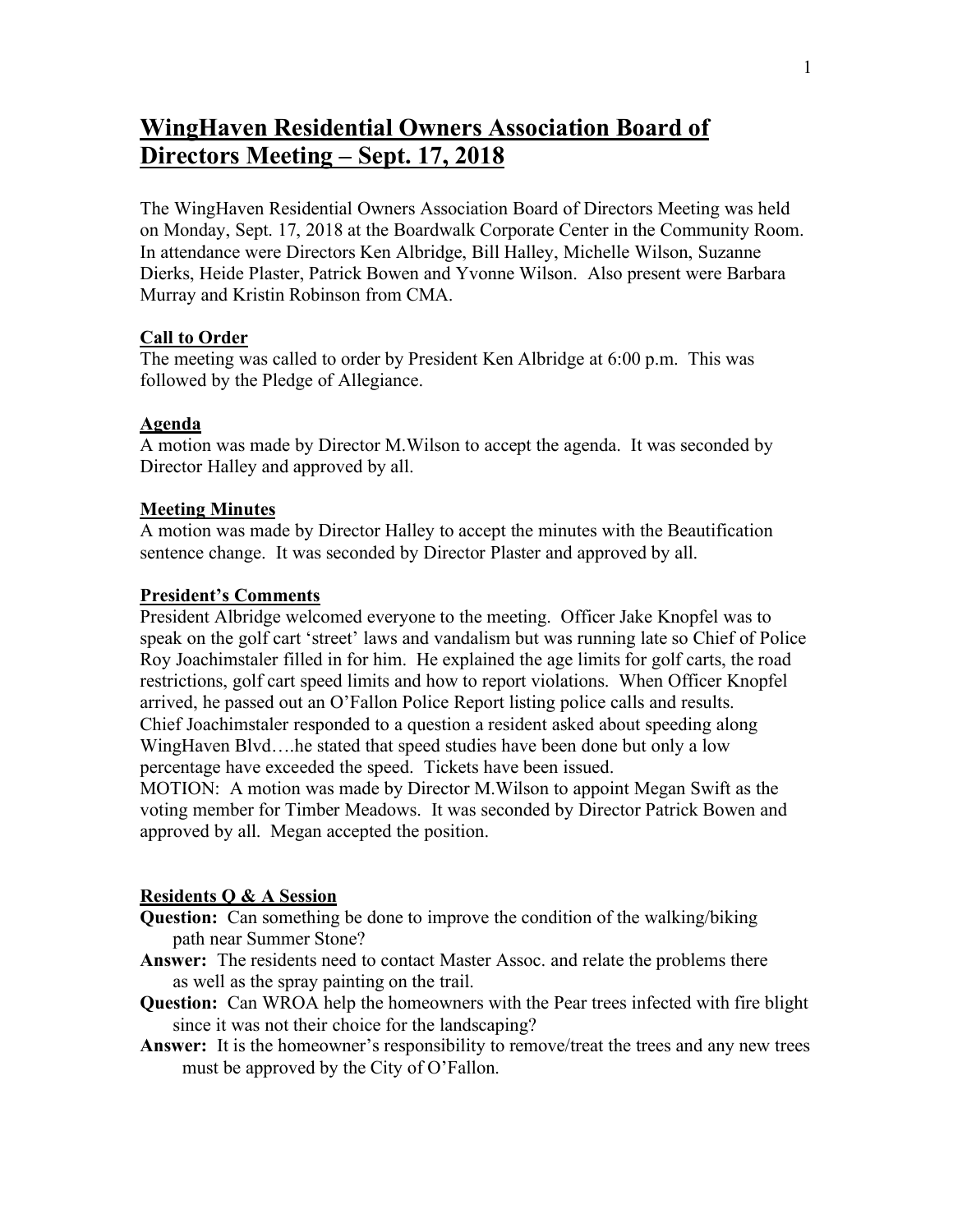- **Question:** Is it still an enforceable rule that no commercial vehicles are allowed to park in a resident's driveway?
- **Answer:** It is still not allowed. CMA requested that this resident contact them with the address where the violation is occurring and they will notify them and request that the commercial equipment be removed.
- **Question:** What are the rules for having any estate sale within WROA? This resident would have a licensed estate sale company in charge and hold it the end of September.
- **Answer:** CMA will research rules for signage, length of time, etc. and let the resident know as soon as possible.
- **Question:** Can street signs at Phoenix Parkway and Technology be fixed/painted?
- **Answer:** Signs belong to the City…contact City of O'Fallon.
- **Question:** Is the Master Assn. going to repair the splash pad?
- **Answer:** Master Assn. was called but no response yet from them.
- **Question:** What is the status of the repair of the fountain at Boardwalk Center?
- **Answer:** The fountain is not the responsibility of WROA. The businesses maintain the fountain. Runyon is not responsible for it but turns it on at the beginning of the season and off at the end of the season at no charge to WROA.

**Question:** Who installed and paid for the 'art'pieces at WingHaven and Phoenix Pkwy?

**Answer:** The 'art' has been there three years and was commissioned by the Master **Association** 

**Treasurer's Report** – Director Bowen gave the treasurer's report. We continue to look forward to a good 2018 for WingHaven. As always, any questions can be emailed to Director Bowen. His email can be found on the WingHaven website at www.wroa.info

# **Committee Reports**

**WingHaven Events –**Director Michelle Wilson told every one about the upcoming events that the committee has planned. Sept. 22 will be the next concert at the Park & Gardens beginning at 6:30 p.m. The last concert of the season will be held Oct. 6 beginning at 6:30 p.m. On Oct. 20, Trunk or Treat will be held at the Midwest Bank Center beginning at 12:30 p.m. On Dec. 2, the annual Gingerbread Soiree will be held at the WingHaven Country Club from 2:00 to 5 p.m. Information for signing up to build a Gingerbread House will be on our web site at wroa.info next week. Deadline is Nov. 17, 2018. Our winter Pub Crawl will be on Jan. 26, 2019. We are looking for VOLUNTEERS, VOLUNTEERS, VOLUNTEERS!!! Please help! We are also looking for NEW Corporate Sponsors!

**Architectural** - there was one request, it was reviewed by the committee and approved by all.

**Grounds** – no report